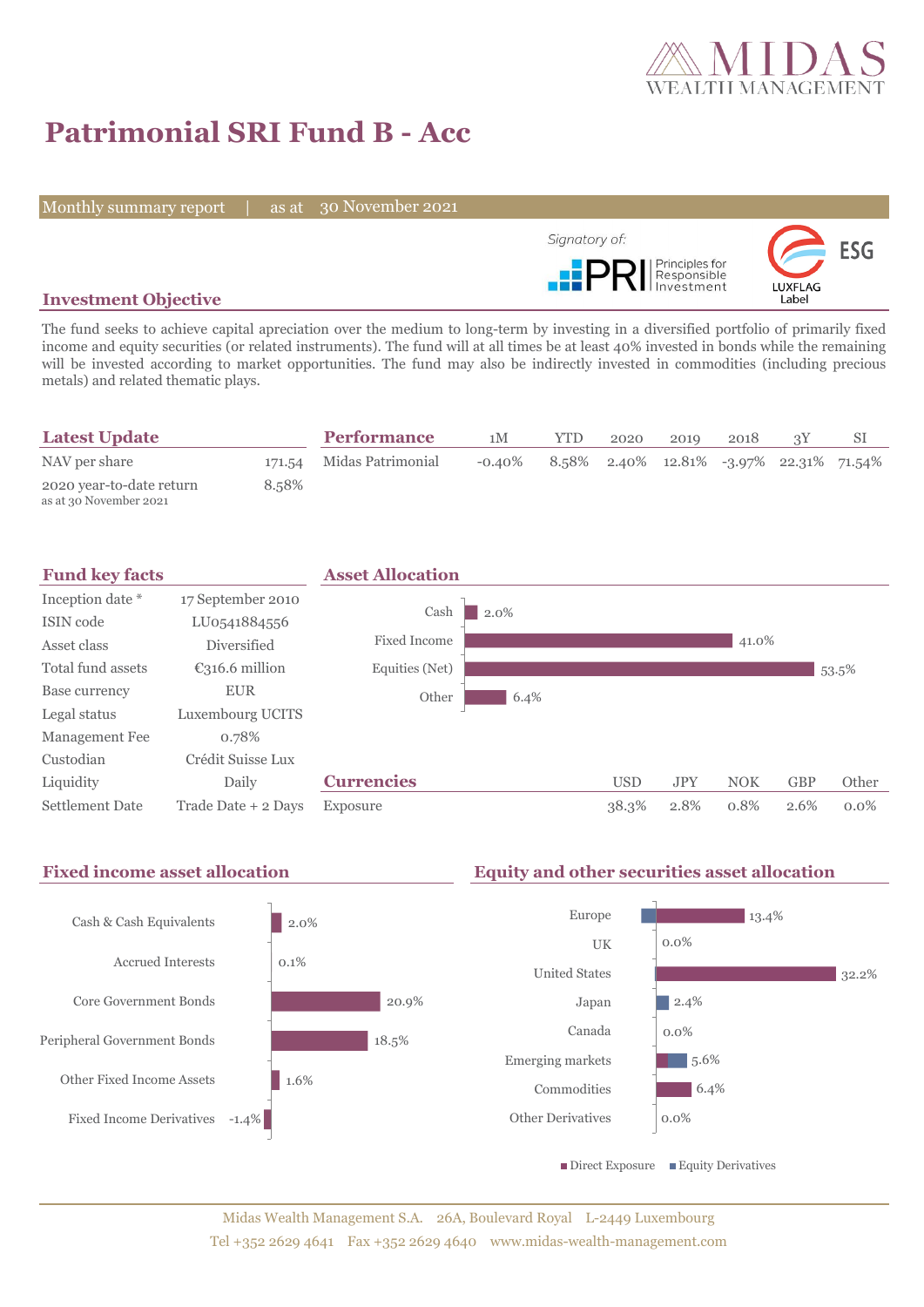

# **Patrimonial SRI Fund B - Acc**

Monthly summary report | as at 30 November 2021

| Top 10 fixed income holdings         | Rating | Weight  | <b>Fixed income rating breakdown</b> |         |       |       |       |
|--------------------------------------|--------|---------|--------------------------------------|---------|-------|-------|-------|
| BTPS : BTPS $1.07/15/22$             | BBB-   | 3.4%    |                                      |         |       |       |       |
| BUNDESSCHATZANW: BKO 0 03/11/22      | AAA    | $3.3\%$ | AAA                                  |         |       | 28.4% |       |
| HELLENIC REPUBLI: GGB 4 3/8 08/01/22 | $BB-$  | $3.3\%$ | AA                                   |         | 18.1% |       |       |
| BTPS: BTPS 0.35 02/01/25             | BBB-   | $2.9\%$ | А                                    | 8.4%    |       |       |       |
| BUNDESSCHATZANW: BKO o 06/16/23      | AAA    | 2.6%    | <b>BBB</b>                           |         |       |       | 37.2% |
| SPANISH GOV'T: SPGB o 01/31/26       | $BBB+$ | 2.2%    | <b>BB</b>                            | 8.0%    |       |       |       |
| BTPS: BTPS o 08/01/26                | BBB-   | 1.9%    | B                                    | $0.0\%$ |       |       |       |
| IRISH GOVT : IRISH 1 05/15/26        | Α      | 1.9%    | <b>CCC</b>                           | $0.0\%$ |       |       |       |
| SPANISH GOV'T: SPGB 0.4 04/30/22     | $BBB+$ | 1.8%    |                                      |         |       |       |       |
| FRANCE O.A.T.: FRTR 0 02/25/22       | AA     | 1.7%    | <b>NR</b>                            | $0.0\%$ |       |       |       |

| Top 10 equity holdings         | Sector                        | Weight  |
|--------------------------------|-------------------------------|---------|
| <b>BROADCOM INC</b>            | <b>Information Technology</b> | $3.2\%$ |
| <b>MICROSOFT CORP</b>          | <b>Information Technology</b> | 3.1%    |
| AMAZON.COM INC                 | <b>Consumer Discretionary</b> | 2.6%    |
| UNITEDHEALTH GROUP INC         | Health Care                   | 2.1%    |
| <b>APPLE INC</b>               | <b>Information Technology</b> | 2.1%    |
| <b>IOVIA HOLDINGS INC</b>      | Health Care                   | 2.1%    |
| <b>ASML HOLDING NV</b>         | <b>Information Technology</b> | 2.0%    |
| SIEMENS HEALTHINEERS AG        | Health Care                   | 1.9%    |
| <b>JPMORGAN CHASE &amp; CO</b> | Financials                    | 1.9%    |
| <b>MARVELL TECHNOLOGIES</b>    | <b>Information Technology</b> | 1.8%    |



### **Equity sector breakdown**



# **Thematics breakdown Top 5 funds and other holdings**

| ETFS PHYSICAL GOLD                               | 6.4%    |
|--------------------------------------------------|---------|
| Allianz China A-Shares                           | $1.0\%$ |
| iShares S&P 500 Financials Sector UCITS ETI 1.0% |         |